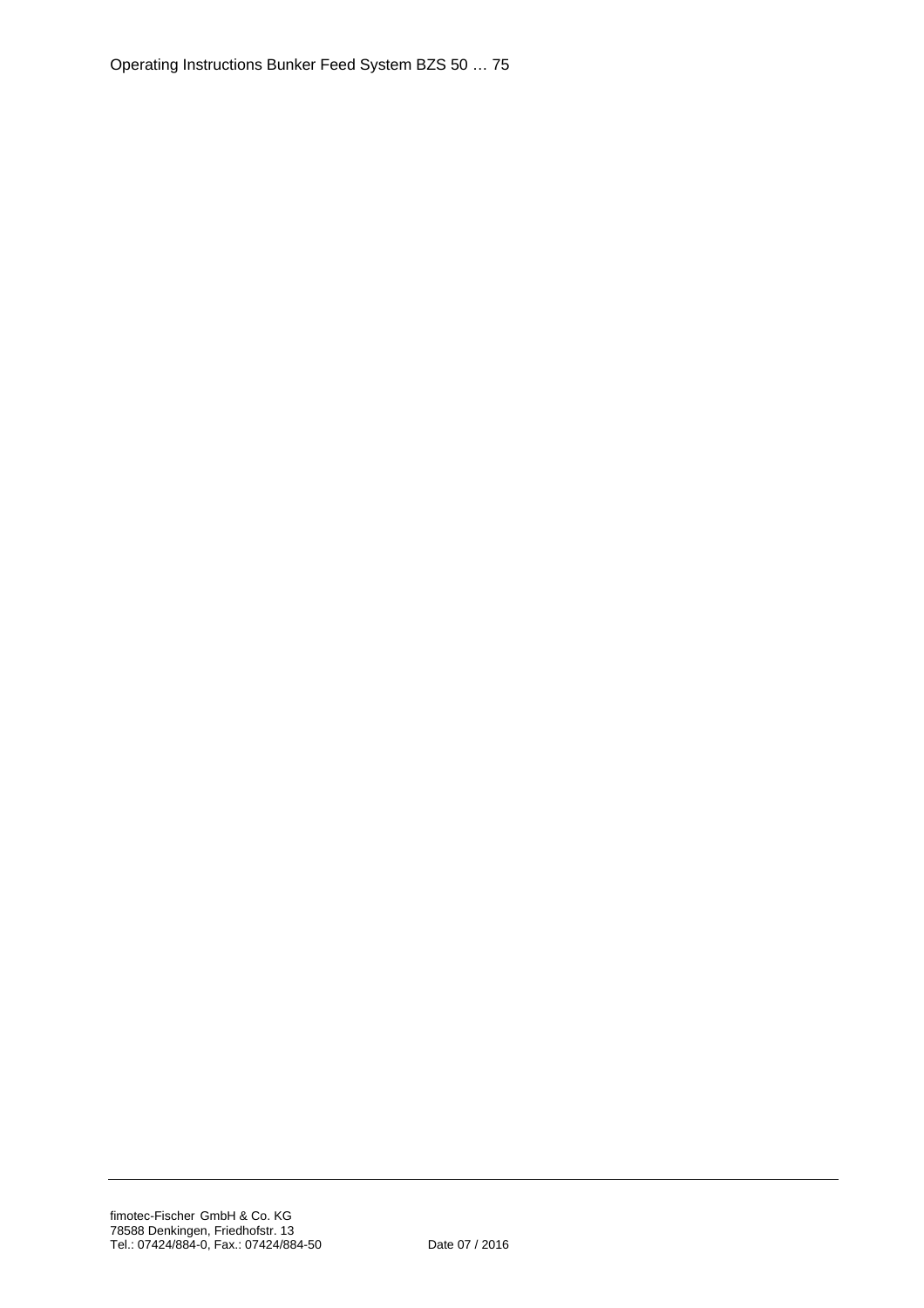# **Contents**

|                                                         | Page           |
|---------------------------------------------------------|----------------|
| 1. Safety Instructions<br>1.1 General                   | 1              |
| 1.2 Danger from the machine                             | 2              |
| 1.3 Noise emission                                      | $\overline{2}$ |
| 1.4 Authorized applications                             | $\overline{2}$ |
| 1.5 Take special care                                   | $\overline{2}$ |
|                                                         |                |
| 2. Transport                                            |                |
| 2.1 Transport                                           | 3              |
| 2.2 Storage                                             | 3              |
|                                                         |                |
| 3. Installing and Starting up                           |                |
| 3.1 Installing the BZS with VZ and aluminium base plate | 4              |
| 3.2 Installing the BZS without a VZ                     | $4 - 5$        |
| 3.3 Starting up                                         | 5              |
|                                                         |                |
| 4. Technical Data                                       |                |
| 4.1 Motor                                               | 6              |
| 4.2 Dimensions, weights                                 | 6              |
| 4.3 Dimensions of additional bunker (accessory)         | 6              |
|                                                         |                |
| 5. Description of Machine                               |                |
| 6.1 Construction                                        | 7              |
| 6.2 Side view                                           | 7              |
| 6.3 Operating method                                    | 7              |
|                                                         |                |
| 6. Maintenance                                          |                |
| 8.1 Container                                           | 8              |
| 8.2 Conveyor belt                                       | 8              |
| 8.3 Conveyor band motor                                 | 8              |
| 8.4 Frame                                               | 8              |
|                                                         |                |
| 7. Accessibility to the Vibration Rotary Conveyor       | 9              |
|                                                         |                |
|                                                         |                |
| 8. Replacing a Belt                                     | $10 - 11$      |
|                                                         |                |
| 9. Malfunctions                                         | $12 - 13$      |
|                                                         |                |
| 10. Accessories                                         |                |
| 10.1 Mechanical accessories                             | 14             |
| 10.2 Electronic accessories                             | 14             |
|                                                         |                |
| 11. Spare parts                                         | 15             |
|                                                         |                |
| Declaration of incorporation                            | 16             |
|                                                         |                |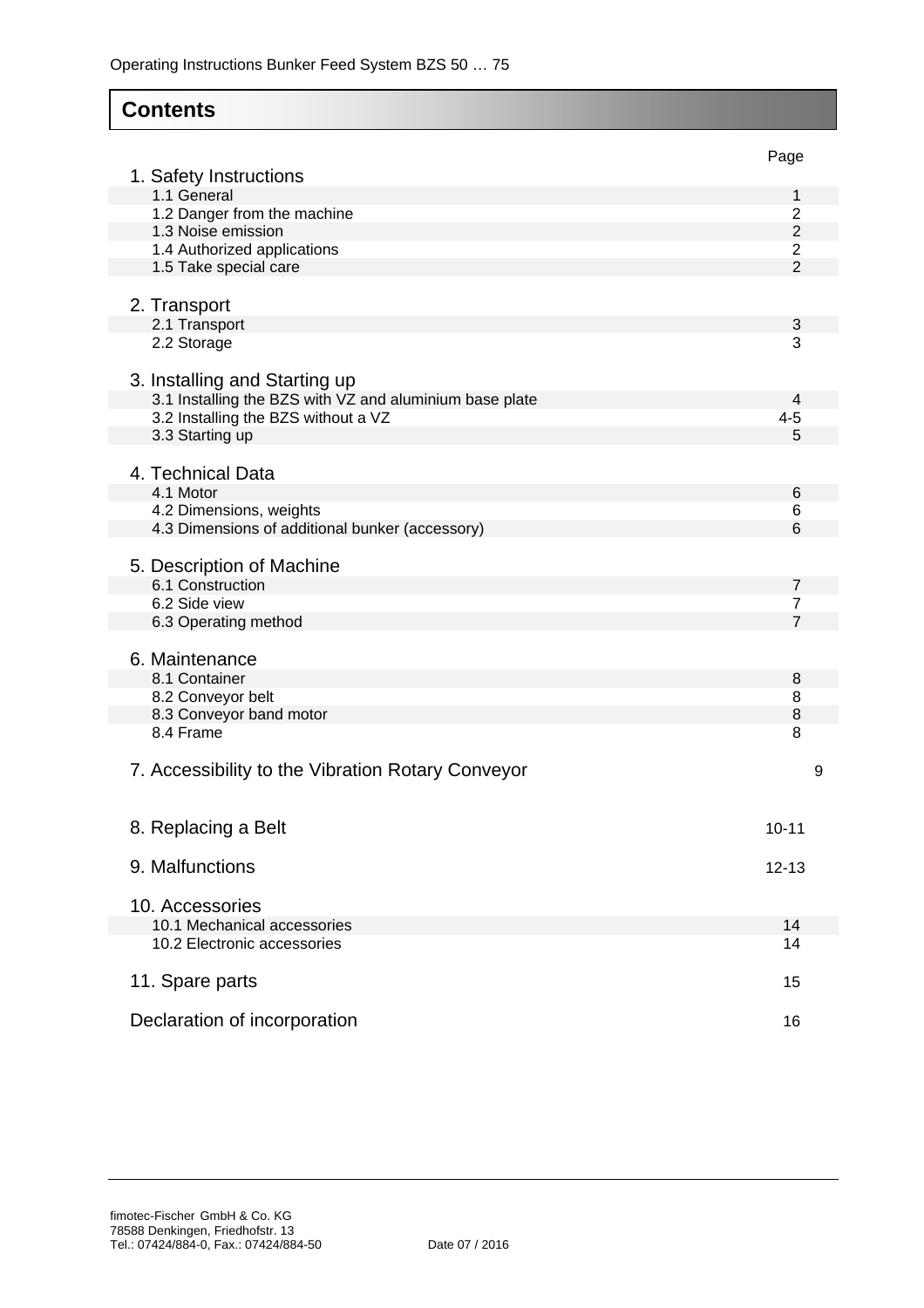# **1. Safety Instructions**

### **1.1 General**

This description contains the necessary information for the intended use of the products described therein. This description is directed to technically qualified personnel.

Qualified personnel are persons who are authorized by the one responsible for the safety of the system to carry out their respectively necessary jobs on the system based on their education, experience and training, as well as their knowledge of the standards, regulations, accident prevention regulations and operating conditions, and who can detect and avoid any possible hazards thereby (definition for qualified personnel according to IEC 364).

#### **Hazard information**

The following information serves for the personal safety of the operating personnel as well as the safety of the described products and the devices connected to them.



## *ATTENTION!*

Non-observance can lead to personal injury or damage to the device.



# *WARNING!*

Danger - High voltage. Non-observance can lead to death or serious bodily injury.



#### *NOTE:*

Application tips and important information for using the device are given here.

Disconnect the power supply before installation or deinstallation.

Observe the valid accident prevention and safety regulations specific to the application.

Before commissioning, check whether the nominal voltage of the device agrees with the local mains voltage.

Emergency shut-down equipment must remain in effect in all operating modes. Unlocking the emergency shut-down equipment must not result in an uncontrolled restart.

Any existing protective equipment must not be removed.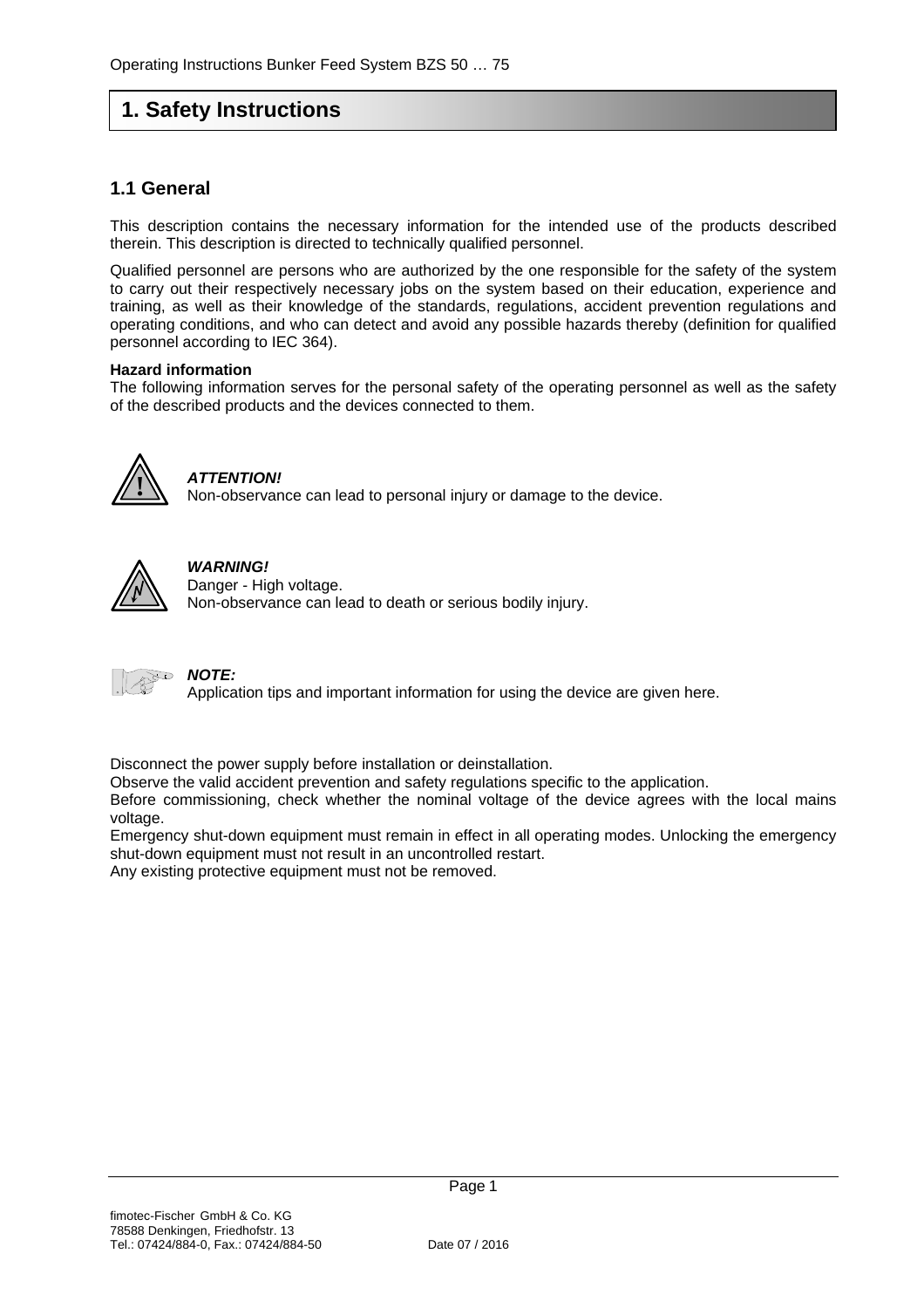# **1. Safety Instructions**

### **1.2 Danger from the machine**

Mechanics:

Because the conveyor belt rotates, parts of the body or parts of clothing can be drawn in.

Electronics:

If the electrical equipment is in good working order, no danger may be expected.

#### **1.3 Noise emission**

The bunker feed system noise level is mainly determined by the vibration feed equipment used and the workpieces being processed. For this reason, valid details of the noise level according to the EU Guideline 'Machines' cannot be given. These can only be ascertained when the machine is in use at its place of operation.

Because of the BZS´s integral noise protection cover, noise from the conveyor belt and the vibration feed unit is greatly reduced.

If however, the noise level exceeds the permitted level, suitable noise prevention measures must be taken.

## **1.4 Authorized applications**

The bunker feed system must not be used in explosive areas!

The BZS is designed to bunker dry bulk material and to pass it automatically to a vibration feed unit located underneath, as and when required.



#### *ATTENTION!*

Improper use can lead to damage to the unit.

### **1.5 Take special care**

The bunker feed system is adjusted for a maximum loading of 100 kg (BZS 50/55) or 150 kg (BZS 70/75). These weight limits are also valid when the BZS is fitted with an auxiliary bunker (available as an accessory). On no account should the BZS be allowed to run overloaded.



#### *ATTENTION!*

**!** If the figures for maximum loading are exceeded, damage could be caused to the unit.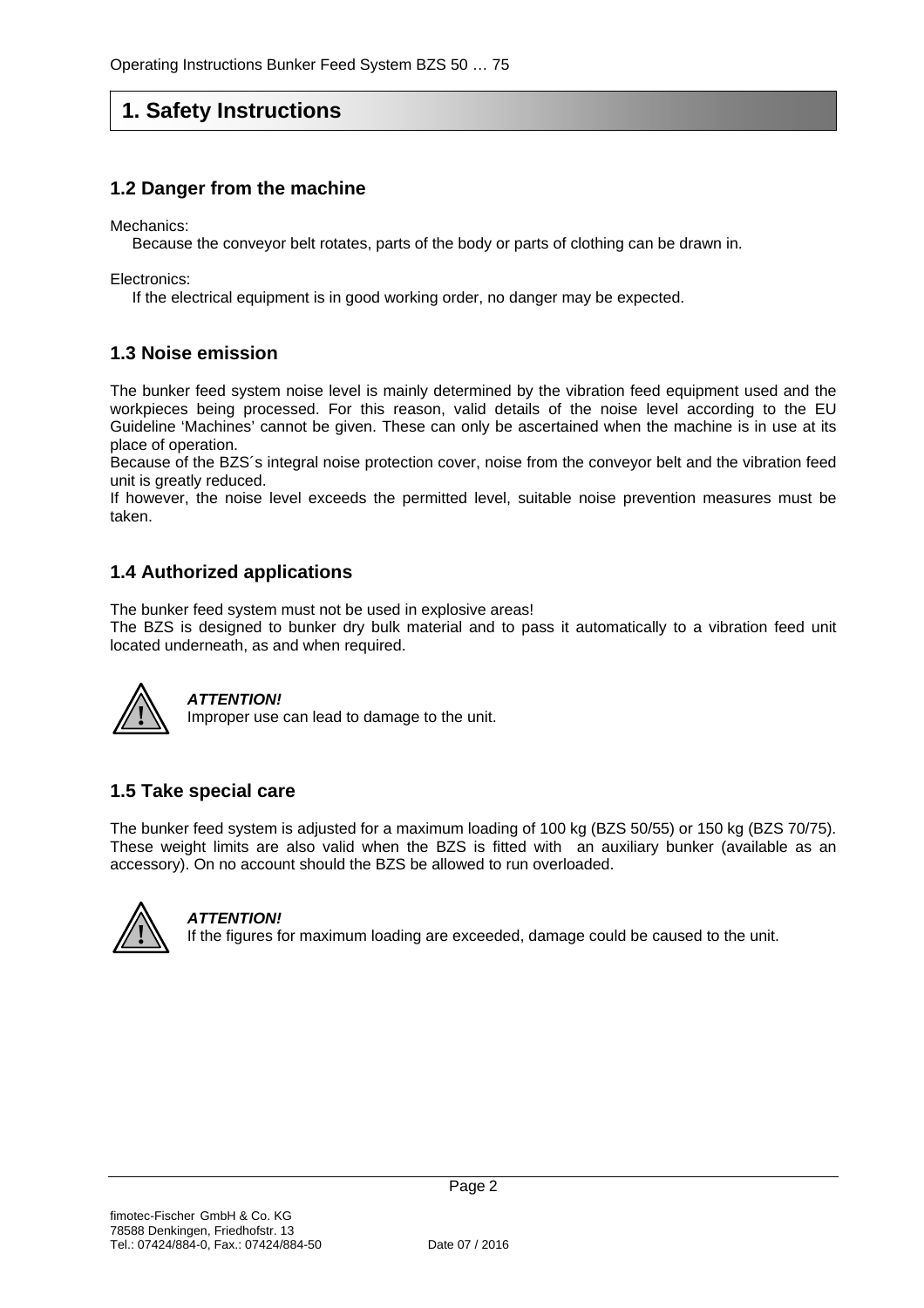# **2. Transport and Storage**

### **2.1 Transport**

The bunker feed system is available not only as complete item with a VZ vibration feed unit but also without a VZ for addition to an existing machine.

The bunker feed system with a vibration feed unit comes mounted on an aluminium base plate which is equipped with ring bolts for easy handling. When attaching ropes for transporting, ensure that these do not lie against the bunker feed system so as to damage it. Use a crane with a transporting arm.

The bunker feed system without a vibration feed unit is mounted on two wooden spars. For transport, pull the container (see chapter 7) off in an upwards direction. The rope for transporting can now be attached to the exposed support ring (see chapter 7).

#### *ATTENTION!*

- ensure that the crane and the ropes used are suitable for the weight of the bunker feed
- system (see chapter 4 and if necessary the vibration feed unit Technical Data).
- ensure that all ropes are in first class condition. **!**

- do not stand underneath the load that is being lifted.

Ignoring this warning can lead to injury to persons or damage to the unit.

### **2.2 Storage**

If the bunker feed system unit is stored for a long period of time it must be protected from damp and aggressive agents.

Excessive variations in temperature should be avoided.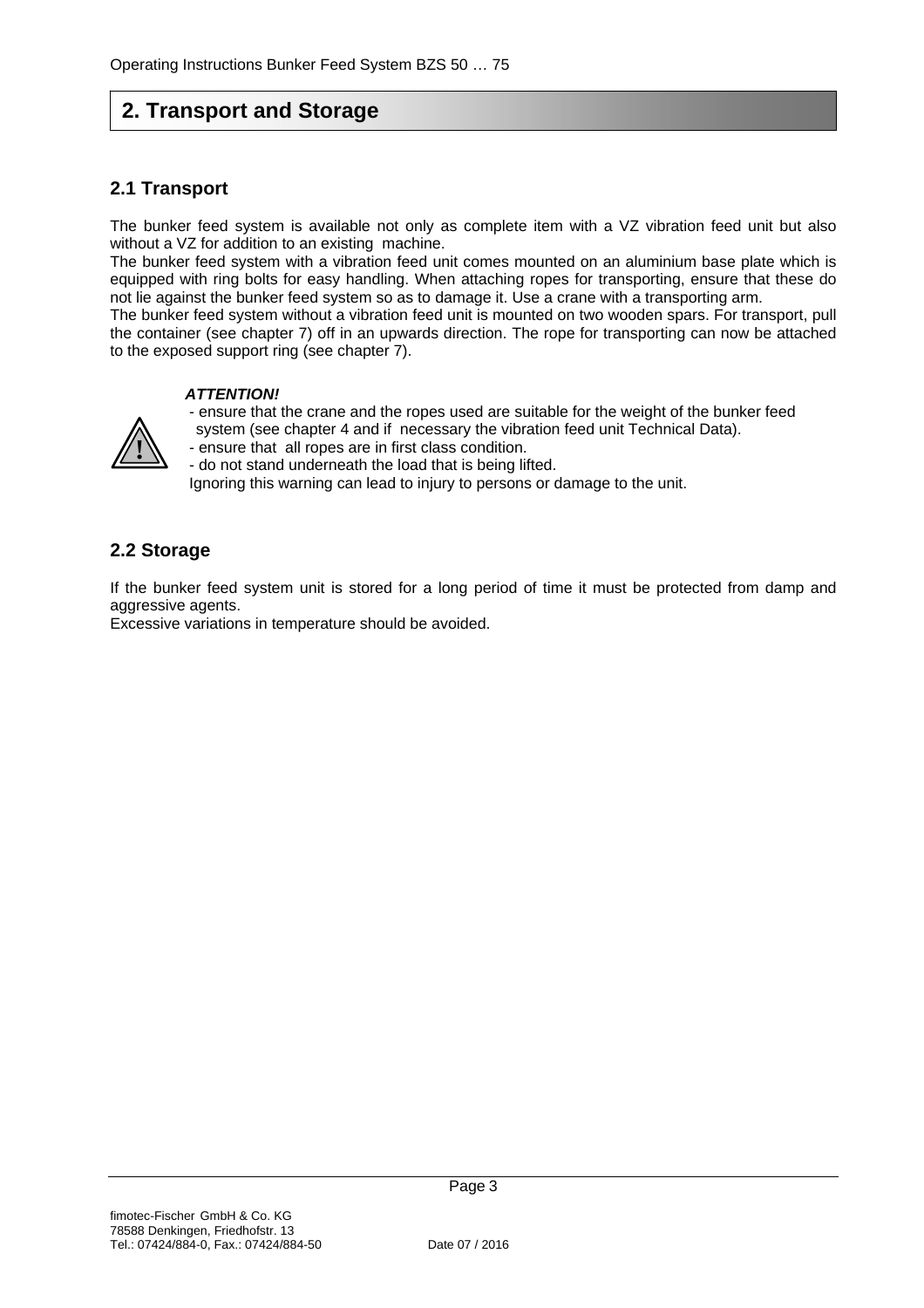# **3. Installing an Starting up**

The bunker feed system must be mounted on a stabile and vibration resistant foundation (for example, standing column, frame). The permissible ambient temperature ( $0^{\circ}$  C to 40° C) and relative humidity (15% to 95%) must be observed. Strong magnetic fields in the proximity of the machine can lead to malfunctioning.

### **3.1 Installing the BZS with VZ and aluminium base plate**

Proceed as follows:

- 1. Attach the transporting rope to the ring screws on the base plate. Take care that the rope does not rest against the BZS (see chapter 2.1).
- 2. Lift the BZS with a crane onto the proposed foundation and adjust its positioning.
- 3. Screw the BZS base plate to the foundation. Screws have to be inserted from underneath, after the necessary boreholes and threads have been made. The position of screwing is freely selectable but care must be taken when drilling and tapping that the vibration feed unit or electricity cables are not damaged. If it is not possible to screw from below, dismantle the bunker feed system (see chapter 7) in order to be able to make the boreholes and threads.

### **3.2 Installing the BZS without a VZ**

Proceed as follows:

- 1. Set the completely assembled vibration feed unit on the proposed foundation and secure it in accordance with its operating instructions.
- 2. Dismantle the bunker feed system (see chapter 7).
- 3. Unscrew the detachable metal panel from the noise protection cover.
- 4. Set the base and the bunker feed system noise protection cover over the vibration feed unit so that it stands freely and presents the vibration bowl mouth to the noise protection cover opening.
- 5. When working with the detachable part of the noise protection cover ensure that it does not rest against the vibration feed unit outflow.
- 6. Remove the noise protection cover and screw the base to the proposed foundation.
- 7. Pull the noise protection cover over the base and replace the metal panel.
- 8. Mount the sliding doors and the support and replace the container.
- 9. Turn the container so that the bulk material falls onto the desired place in the vibration feed unit. If necessary, move the conveyor belt after first having loosened the four cylinder screws on the holder (see chapter 8). Afterwards, re-tighten the screws.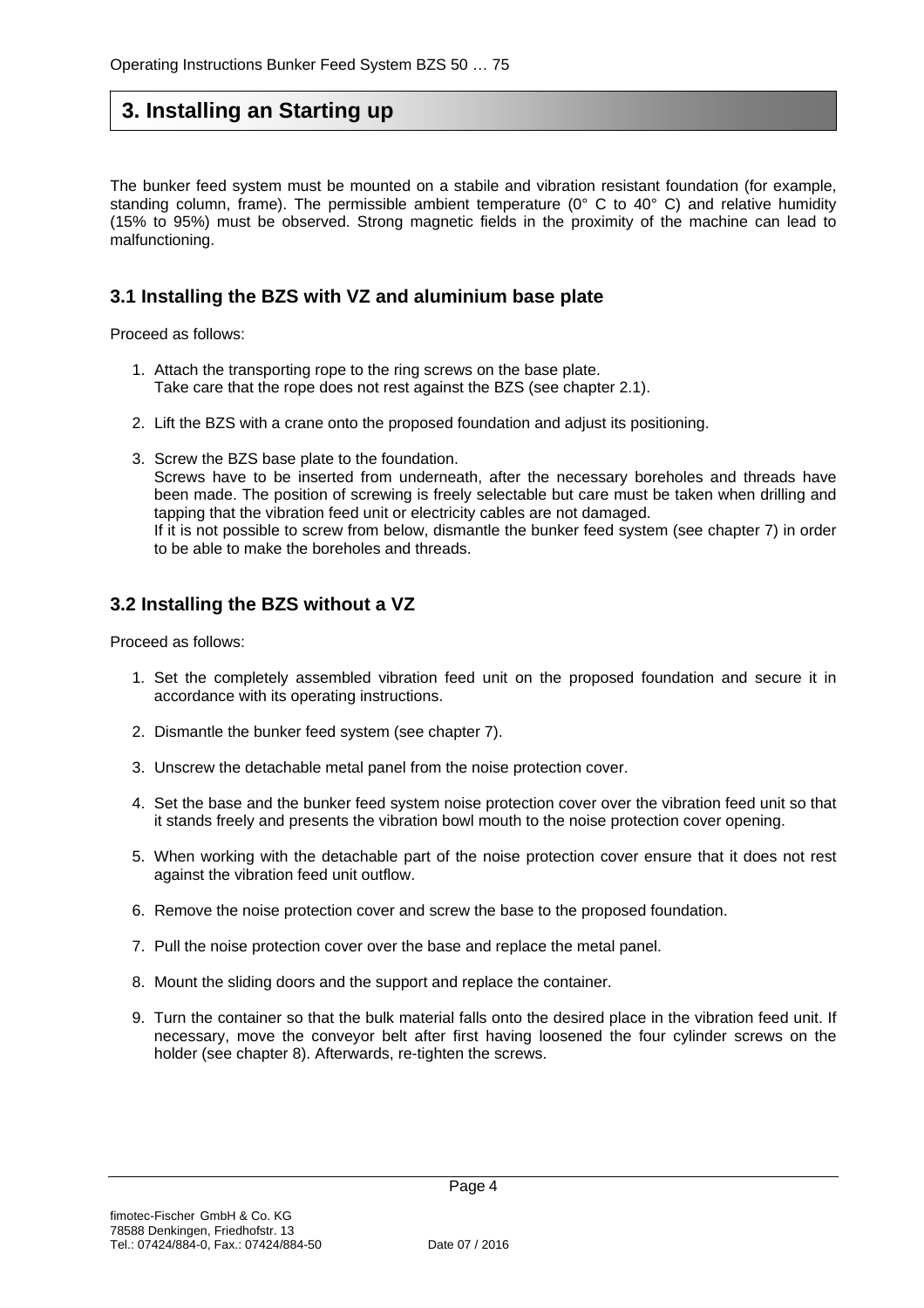# **3. Installing and Starting up**

- 10. Move the sliding doors to their lowest position.
- 11. A free M8 threaded borehole is located on the support ring. Mark this position on the container, drill a Ø8.5 borehole there and screw in the supplied flat mushroom head screw.
- 12. Underneath the container are four reception points for fixing the level detector. Screw the supplied threaded liner into the most suitable borehole and then secure the level detector.
- 13. Re-connect the electricity plug to the hopper control. Ensure that the number and arrangement of poles for the plug are correct.

### **3.3 Starting up**

After the bunker feed system has been set up at the place where it is to be operated, it can be supplied with electrical power. Proceed as follows:

- 1. Check the bunker feed system connecting values against the supply voltage available.
- 2. Connect it to the mains supply with a lead and earthed plug.

Connecting values for BZS bunker feed system (without vibration feed unit):

| voltage:     | 230 V |
|--------------|-------|
| frequency:   | 50 Hz |
| consumption: | 0.3 A |

(if required the bunker feed system can also be supplied for  $150 \text{ V}$  / 60 Hz)

- 3. The vibration feed unit is connected to the power supply via a suitable control unit. When doing this follow the unit's operating instructions.
- 4. Fill the container with bulk material to be conveyed.
- 5. Switch the hopper control to ON and start up the vibration feed unit.
- 6. Adjust the amount of the material which is to be conveyed by moving the dosing slide on the front of the container. To do this the knurled screw located there must be loosened.
- 7. Adjust the amount of bulk material in the vibration feed unit by moving the level detector.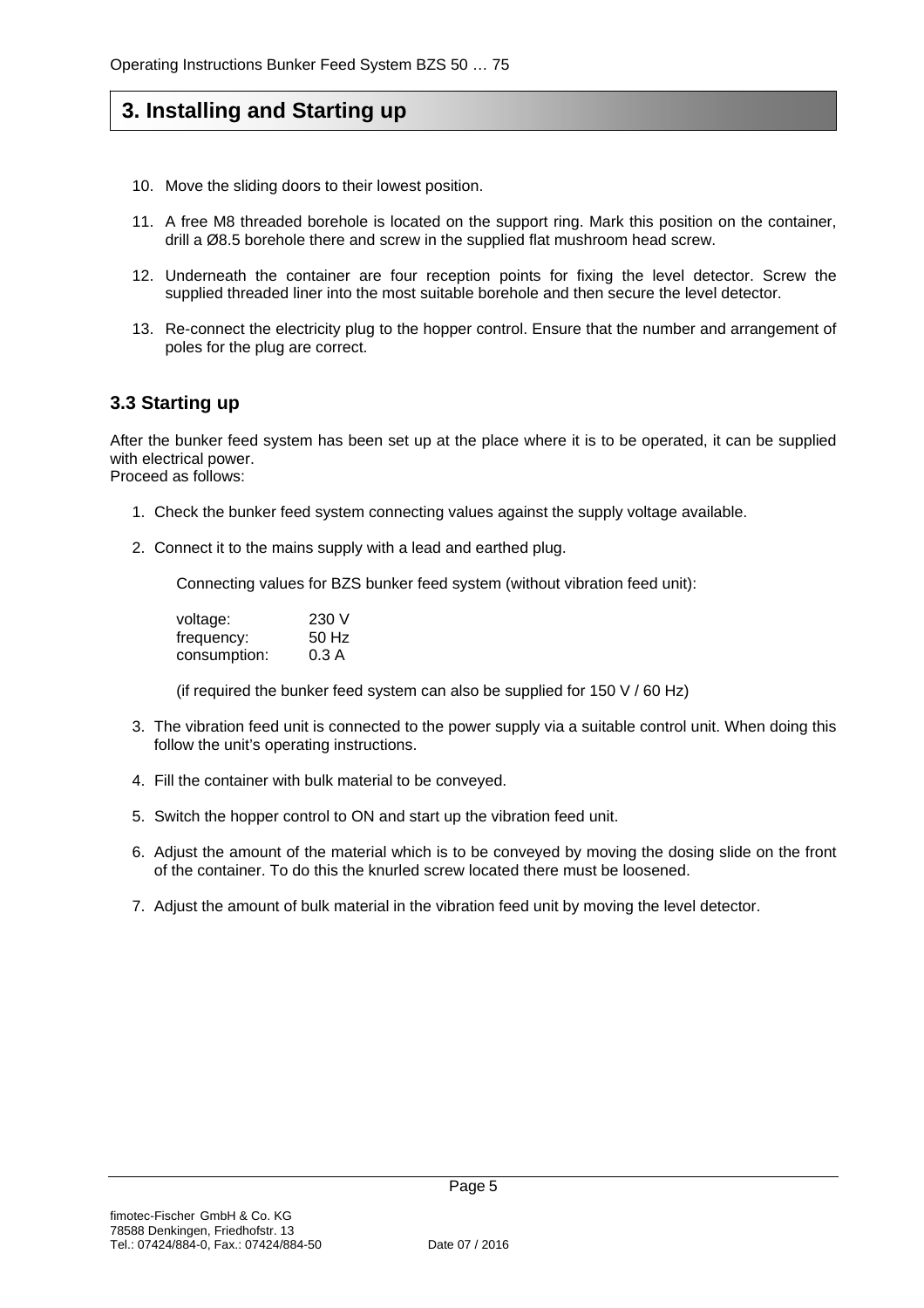# **4. Technical Data**

### **4.1 Motor**

| $\mathcal{U}$<br>ae<br>⊸<br>. |    |     | $\sim$<br>-- |
|-------------------------------|----|-----|--------------|
| $\sim$<br>⊶י<br>1CV<br>.<br>. | ж. | . . | $\sim$<br>∽  |

\* if required, the bunker feed system can also be supplied for 115 V / 60 Hz

## **4.2 Dimensions, weights**

| Model         | Overall   | Total  | Height of  | Weight         | Capacity | Volume | Max.           | Max. height   |
|---------------|-----------|--------|------------|----------------|----------|--------|----------------|---------------|
|               | dimension | height | noise      | (without)      |          |        | diameter for   | for vibration |
|               |           |        | protection | vibration feed |          |        | vibration feed | feed unit     |
|               |           |        | cover      | unit)          |          |        | unit           | [mm]          |
|               | [mm]      | [mm]   | [mm]       | [kg]           | [kg]     | [lt.]  | [mm]           |               |
| <b>BZS 50</b> | Ø655      | 780    | 460        | ca. 45         | 100      | 37     | 530            | 360           |
| <b>BZS70</b>  | Ø920      | 860    | 460        | ca. 75         | 150      | 100    | 750            | 415           |
| <b>BZS 55</b> | 705x705   | 850    | $-$        | ca. 55         | 100      | 37     | 600            | 405           |
| <b>BZS75</b>  | 955x955   | 1000   | $- -$      | ca. 75         | 150      | 100    | 850            | 420           |

## **4.3 Dimensions of additional bunker (accessory)**

| Model   | Outer     | Height | Additional | Total    | Fits          |
|---------|-----------|--------|------------|----------|---------------|
|         | diameter  |        | capacity   | capacity | models        |
|         | [mm]      | [mm]   | [lt.]      | [It.]    |               |
| ZB 50-1 | $515 - 2$ | 110    | 23         | 60       | <b>BZS 50</b> |
| ZB 50-2 | $515 - 2$ | 160    | 33         | 70       | <b>BZS 50</b> |
| ZB 70-1 | 765 -2    | 110    | 50         | 150      | <b>BZS70</b>  |
| ZB 70-2 | 765 -2    | 175    | 80         | 180      | <b>BZS70</b>  |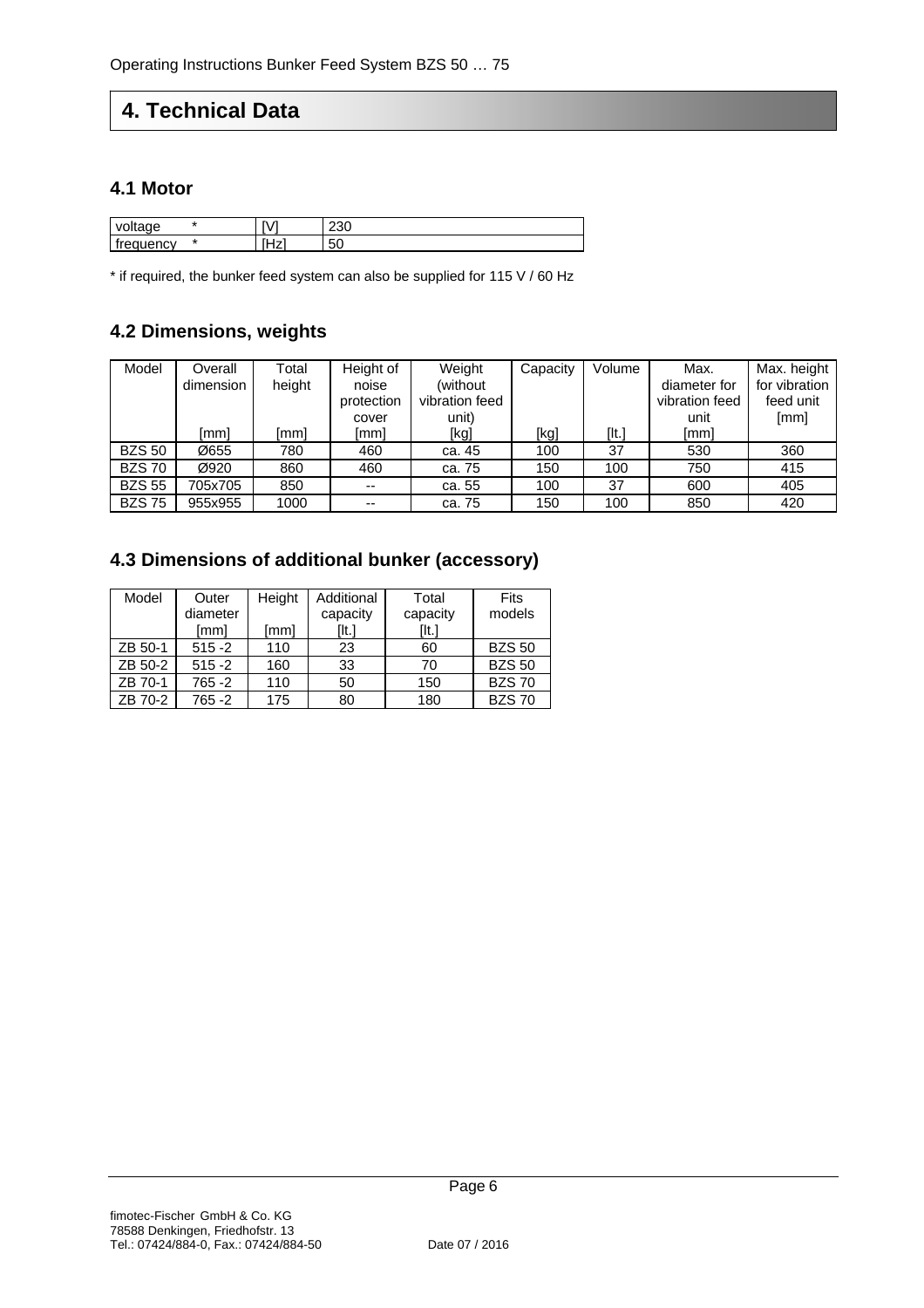# **5. Description of Machine**

### **5.1 Construction**

The bunker feed system **BZS 50/70** consists of the following components:

- upper component consists of container with asymmetrically formed bunker and conveyor band
- bottom section consists of frame (comprising base, supports and support ring), noise protection cover and vertically sliding doors
- hopper control
- (vibration feed unit)

The bunker feed system **BZS 55/75** differs from type BZS 50/70 in another bottom section:

It consists of a aluminium profile frame with sound absorbing sheet metal cover. One or more doors allows you to work at the vibration feed unit. If necessary, the dimension of the bottom section can be modulated.



## **5.2 Side view**

### **5.3 Operating method**

A level detector mounted at the container (swinging initiator) constantly scans the loading in the vibration feed unit below. This sorts the bulk material out and leads it in the correct position to a connected conveyor device (for example, a small conveyor band, a linear conveyor). If the level detector recognises a lack of parts, the conveyor band located below the container transports material to the vibration feed unit. The conveyor band stops when the amount of material to be conveyed, as pre-set when the machine was installed, is registered as having been reached.

If the store of material in the container falls below a certain mark, the fact will be registered by a light barrier installed in the funnel (see chapter 10: Accessories for bunker level control) and optically or acoustically registered by a signal lamp.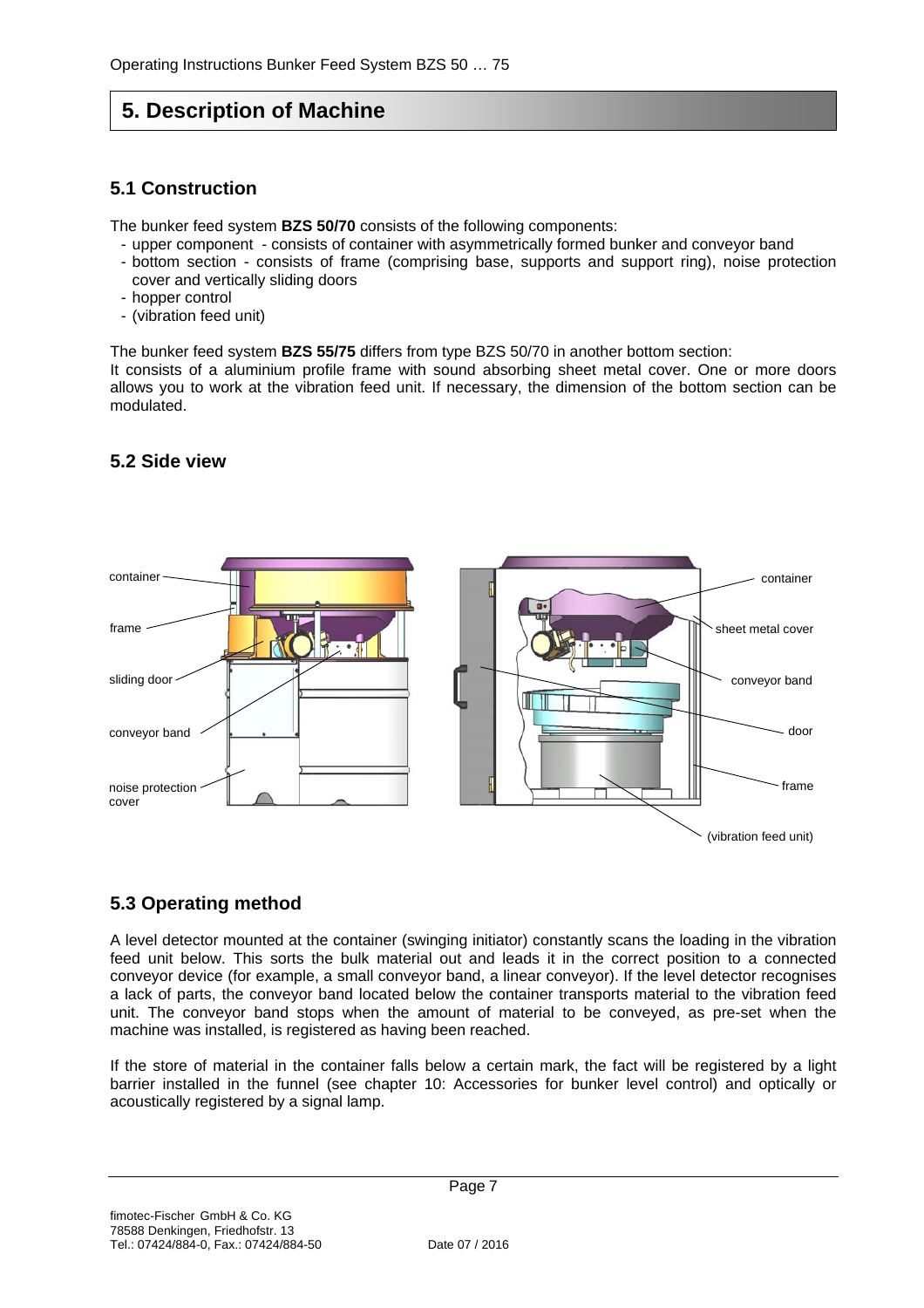# **6. Maintenance**

In order to ensure that your BSZ bunker feed system operates smoothly and reliably, we recommend that you follow the maintenance instructions given.



#### *ATTENTION!*

The unit must be disconnected from the power supply before commencing maintenance work.

#### **6.1 Container**

Before the bunker feed system is filled each time, the two transparent panels located inside the container below and to the side, should be checked and if necessary cleaned (only when bunker level control accessory is fitted).

Any parts which have become wedged must be freed.

The container may be cleaned with a domestic glass cleaning agent and a lint-free cloth.

#### **6.2 Conveyor belt**

The conveyor´s transport belt should be checked before a shift begins to ensure that it is not damaged and has the correct tension. The procedure for changing a damaged belt and setting the correct tension is given in chapter 8.

If the conveyor belt becomes dirty it may be cleaned with a lint-free cloth.

#### **6.3 Conveyor band motor**

The motor and gears are maintenance free. The housing for the motor and gears should be cleaned as and when necessary to avoid over-heating.

#### **6.4 Frame**

The frame supports should be cleaned weekly with a dilution and then lightly smeared with Vaseline.



#### *ATTENTION!*

**!** Always ensure a plentiful supply of fresh air when cleaning with solvents.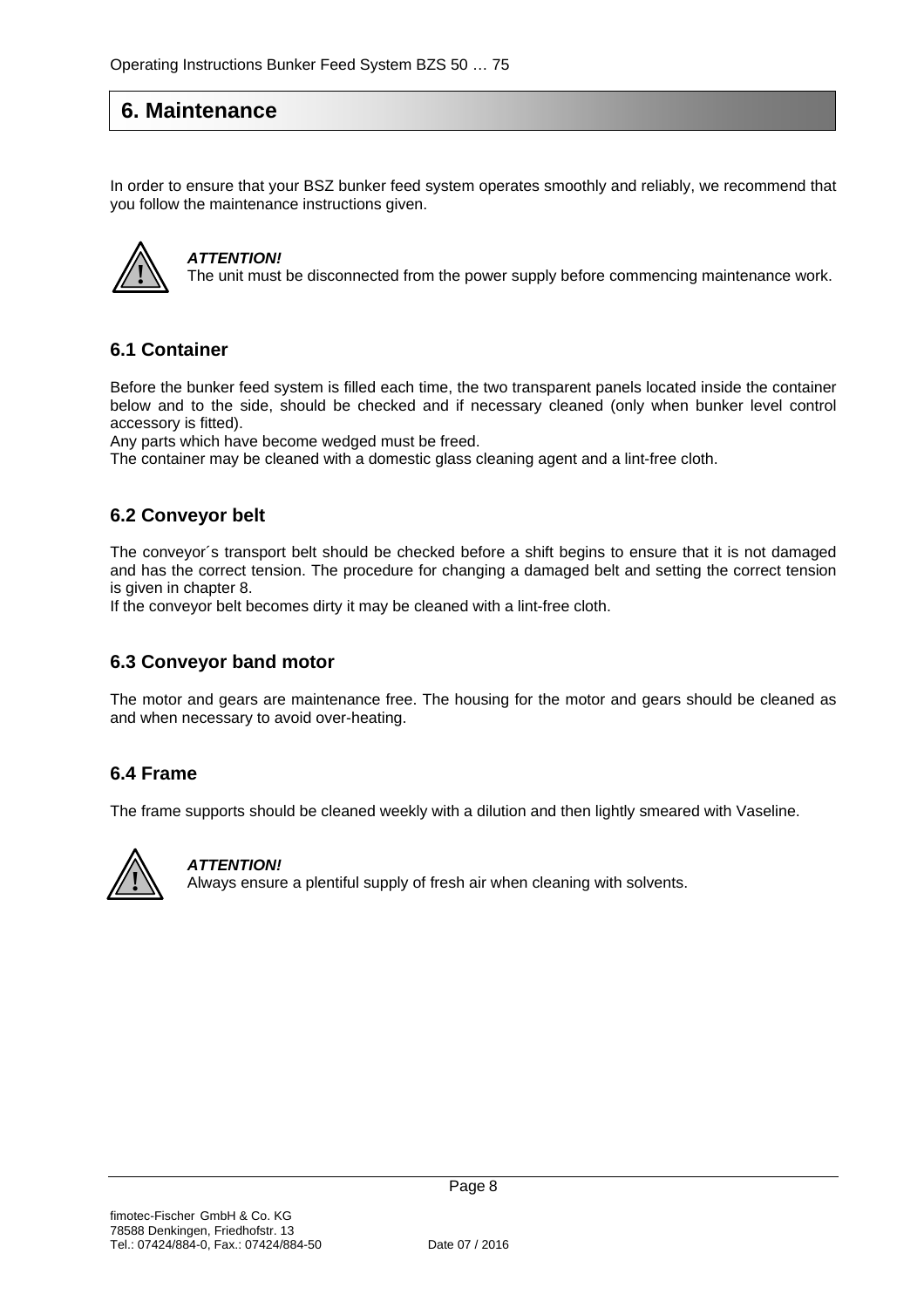# **7. Accessibility to the Vibration Rotary Conveyor**

In order to free the vibration feed unit at Type BZS 50/70, for example for carrying out maintenance work, proceed as follows:

- 1. switch the hopper control power supply switch to OFF and pull the mains plug out.
- 2. remove all material from the container.
- 3. withdraw the outgoing rail lock mains cable and the plug from the hopper control.
- 4. remove the flat mushroom head screw [1] at the top of the container [2].
- 5. pull in an upwards direction the container with the conveyor band and level detector.
- 6. loosen and remove the four cylinder screws [3] above on the support ring [4].
- 7. pull off the two sliding doors [5] upwards, one after the other.
- 8. if the mouth of the vibration feed unit projects out from the noise protection cover [6], the vibration feed unit oscillating bowl must be moved so far after loosening the central fixing screw that the cover can be lifted off.
- 9. If the bunker feed system supports [7] prevent access to the vibration feed unit, they can be removed with the base [9] after loosening the four cylinder screws [8].

Re-assembly is carried out in reverse order.



At type BZS 55/75 you can reach the vibration feed unit by opening the doors or by dismounting the sheet metal covers.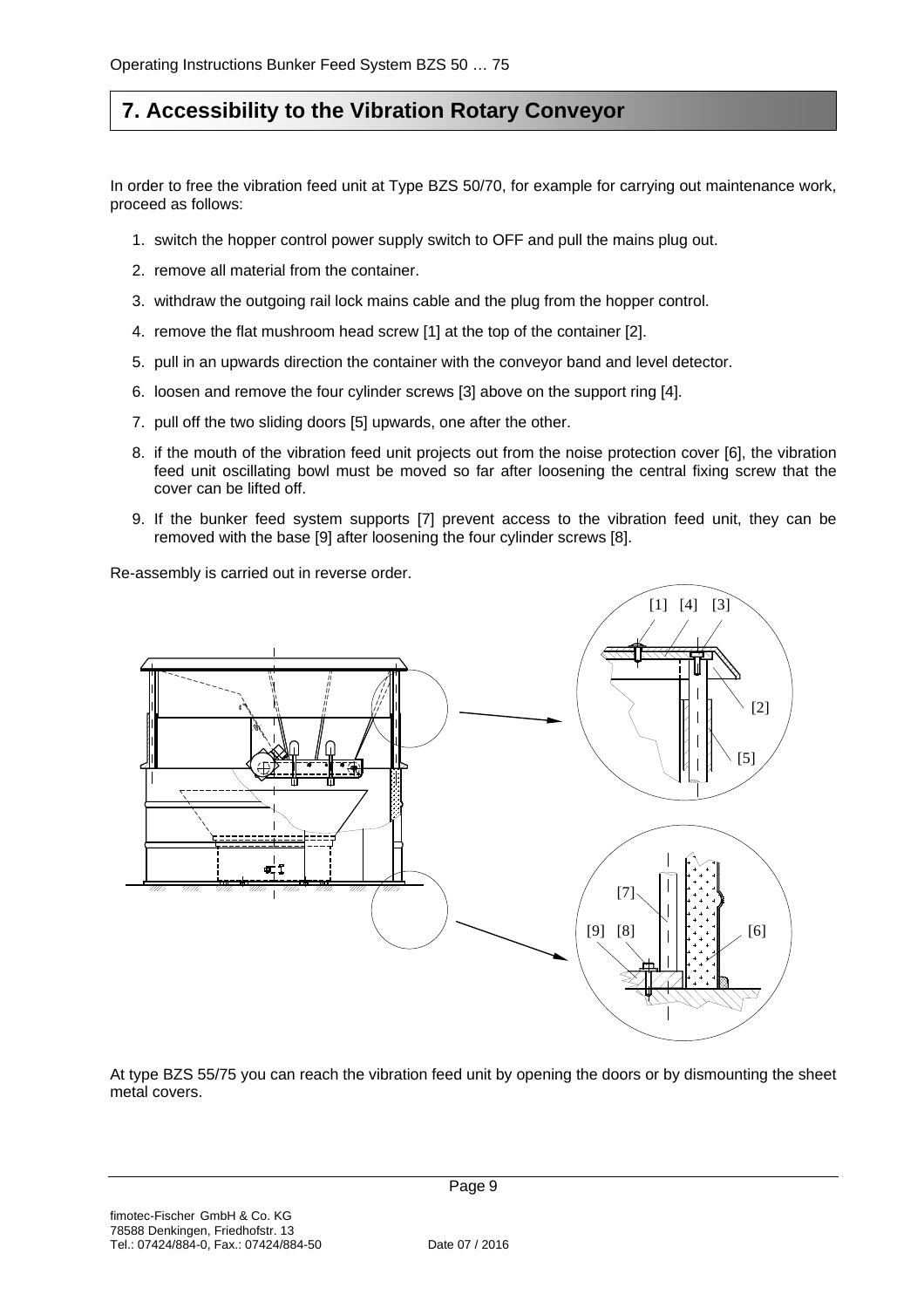# **8. Replacing a belt**

In order to change a belt, it is necessary to disconnect the conveyor band. Proceed as follows:

- 1. switch the hopper control power supply switch to OFF and remove the mains plug.
- 2. remove all material from the container.
- 3. withdraw the mains plug [1] from the conveyor belt motor.
- 4. loosen the four cylinder screws [2] below on the two mountings [3].
- 5. pull out the conveyor band forwards (in direction of running).
- 6. loosen the two flat mushroom head screws [4] behind the conveyor band and remove the safety panels [5] located there.

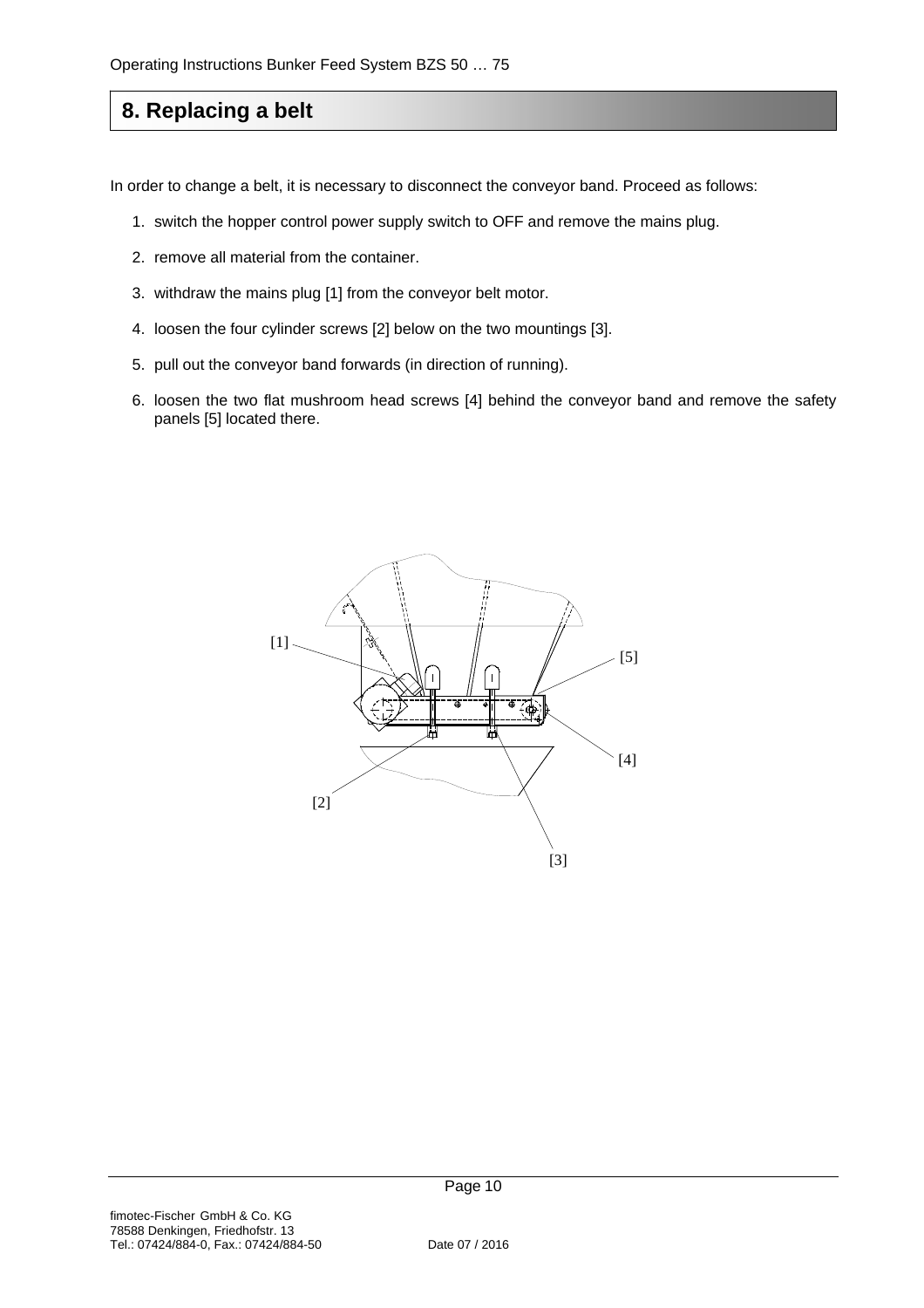# **8. Replacing a belt**

After the conveyor band has been freed, proceed as follows:

- 1. release the tension from the belt by loosening the two set screws at the rear of the conveyor belt.
- 2. remove set screw [1] on the carrier side (opposite the motor side).
- 3. remove the three cylinder screws [2] in the carrier [3] and carefully remove it.
- 4. now replace the belt [4].
- 5. ensure that after changing the belt the adjusting washers are correctly located (between the bearing and the serrated shaft on the driving axis, and between the bearing and carrier on the return axis).
- 6. replace the carrier and position it correctly with the aid of the two half length taper-grooved dowel pins [5].
- 7. screw the three cylinder screws into the carrier.
- 8. replace the carrier side set screw.
- 9. tension the belt by drawing the return axis to the rear by screwing in the two set screws.
- 10. the belt has the correct tension when the return axis is nearly in the centre of the carrier or drive carrier elongated hole and doesn´t slide.
- 11. ensure that the belt is evenly tense on both sides and correct this if necessary.



Re-assemble the bunker feed system in reverse order.



#### *NOTE:*

Before re-starting the bunker feed system, check the motion of the belt. If it runs away from the centre, turn the set screw to the side against which the belt runs so far until an even run is set. Take care when doing this not to over-tighten the belt. If this is the case, correct the running by unscrewing the opposite set screw.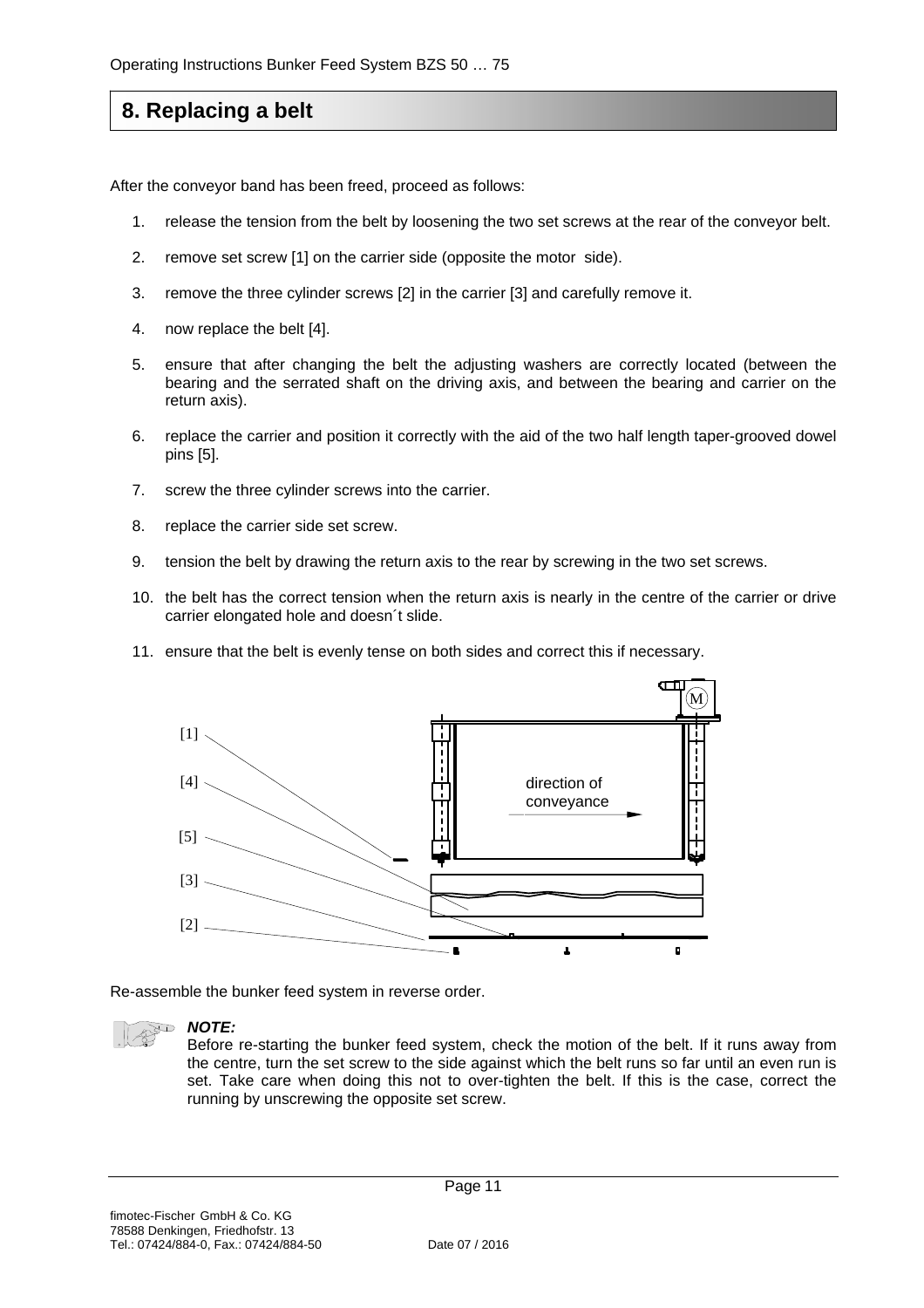# **9. Malfunctions**



#### *WARNING!*

Only a skilled electrician may open the bunker control. Before opening the unit must be disconnected from the power supply.

| Malfunction                                               | Possible cause                                | Remedy                                                                         |
|-----------------------------------------------------------|-----------------------------------------------|--------------------------------------------------------------------------------|
| bunker feed system<br>conveyor band does not              | no voltage supply                             | plug in mains plug                                                             |
| start despite lack of parts in<br>the vibration feed unit | BZS control is turned OFF                     | set BZS control to ON                                                          |
|                                                           | connecting cable damaged                      | replace connecting cable                                                       |
|                                                           | no voltage supply to the motor                | check that motor mains plug<br>is correctly inserted                           |
|                                                           | conveyor band motor defective                 | replace motor                                                                  |
|                                                           | level detector not connected                  | connect level detector                                                         |
|                                                           | level detector not correctly set              | adjust level detector                                                          |
|                                                           | level detector defective                      | replace level detector                                                         |
|                                                           | container empty, lock activated               | fill container, activate control<br>reset key                                  |
| bulk material in container is<br>not being transported    | insufficient tension in belt                  | adjust tension                                                                 |
|                                                           | drive pins defective                          | replace drive pins                                                             |
| lack of parts in container is<br>not displayed            | panes of light barrier in container are dirty | carefully clean pane                                                           |
|                                                           | light barrier soiled                          | clean light barrier                                                            |
|                                                           | voltage supply (24 V) interrupted             | check that plugs to light<br>barrier and signal lamp are<br>correctly inserted |
|                                                           | light barrier defective                       | check transmitter and<br>receiver and replace if<br>necessary                  |
|                                                           | signal lamp defective                         | check bulb in signal lamp<br>and replace if necessary                          |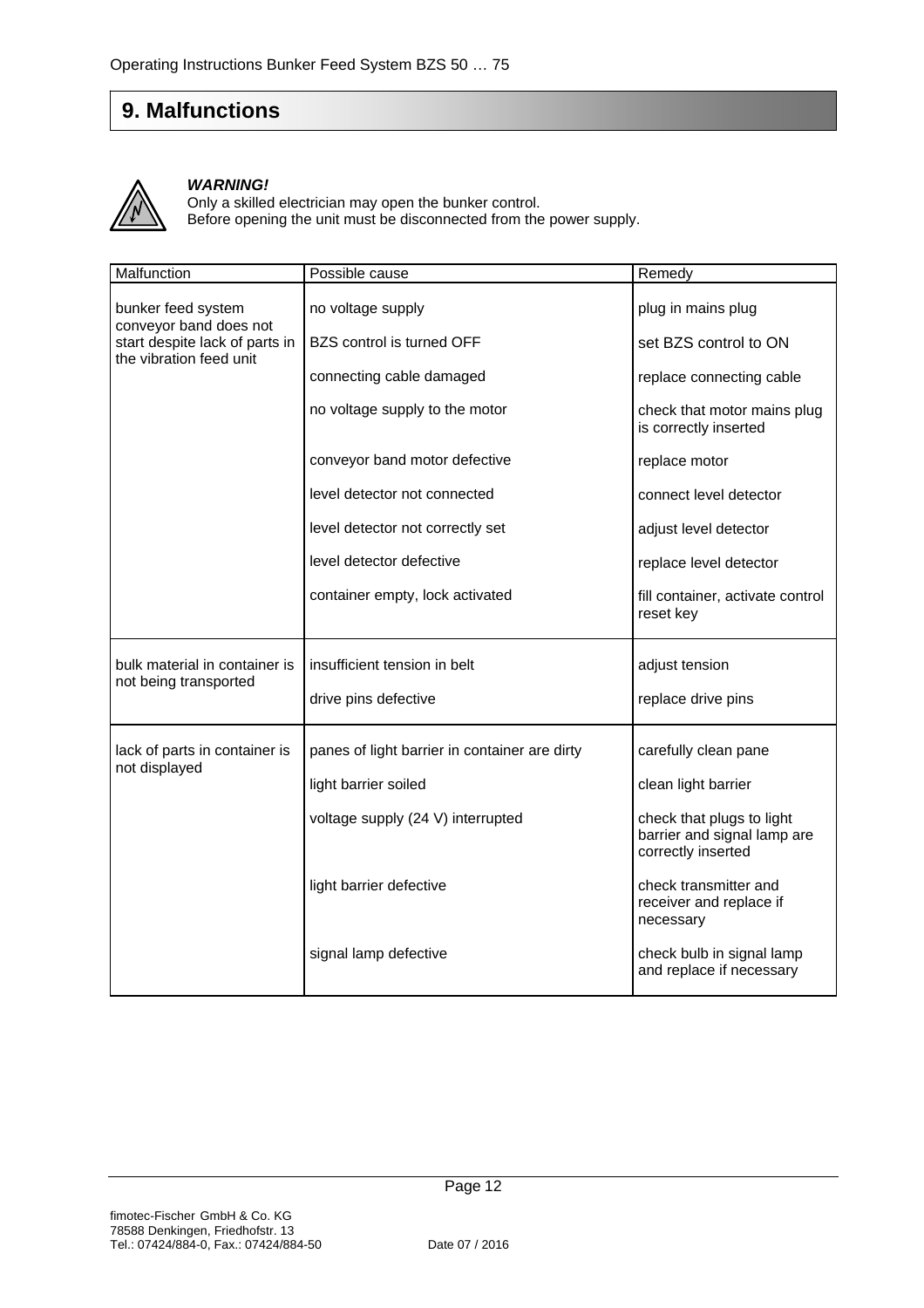# **9.Malfunctions**

| Malfunction                                                             | Possible cause                                                                                                                                           | Remedy                                                                                                                       |
|-------------------------------------------------------------------------|----------------------------------------------------------------------------------------------------------------------------------------------------------|------------------------------------------------------------------------------------------------------------------------------|
| too many workpieces are<br>being conveyed to the<br>vibration feed unit | doser slide set too high                                                                                                                                 | set slide lower                                                                                                              |
| too few workpieces are<br>being conveyed to the<br>vibration feed unit  | workpieces wedged in container<br>conveyor belt fluting defective or torn away<br>doser slide set too low                                                | replace belt with fluted belt<br>replace belt<br>set slide higher                                                            |
| workpieces deposited at<br>wrong place in vibration<br>feed unit        | container wrongly set<br>conveyor belt badly positioned                                                                                                  | adjust container and secure<br>against it moving<br>move conveyor belt<br>lengthways<br>mount parts deflector                |
| high level of noise                                                     | sliding doors not closed<br>opening at the mouth of the vibration bowl too<br>great<br>noise protection cover does not sit properly<br>on the base plate | close doors<br>change cover<br>move cover so that it fits<br>properly                                                        |
| sliding doors can only be<br>opened by force                            | sliding doors jammed in the area of the<br>groove and spring<br>the sprung pressure pieces for the sliding<br>doors are too stiff or defective           | smear sliding door groove<br>and spring regularly with<br>Vaseline or similar grease<br>adjust pressure pieces or<br>replace |
| sliding doors do not hold<br>in the upper position                      | the sliding doors sprung pressure pieces are<br>too weakly set or are defective                                                                          | adjust pressure pieces or<br>replace                                                                                         |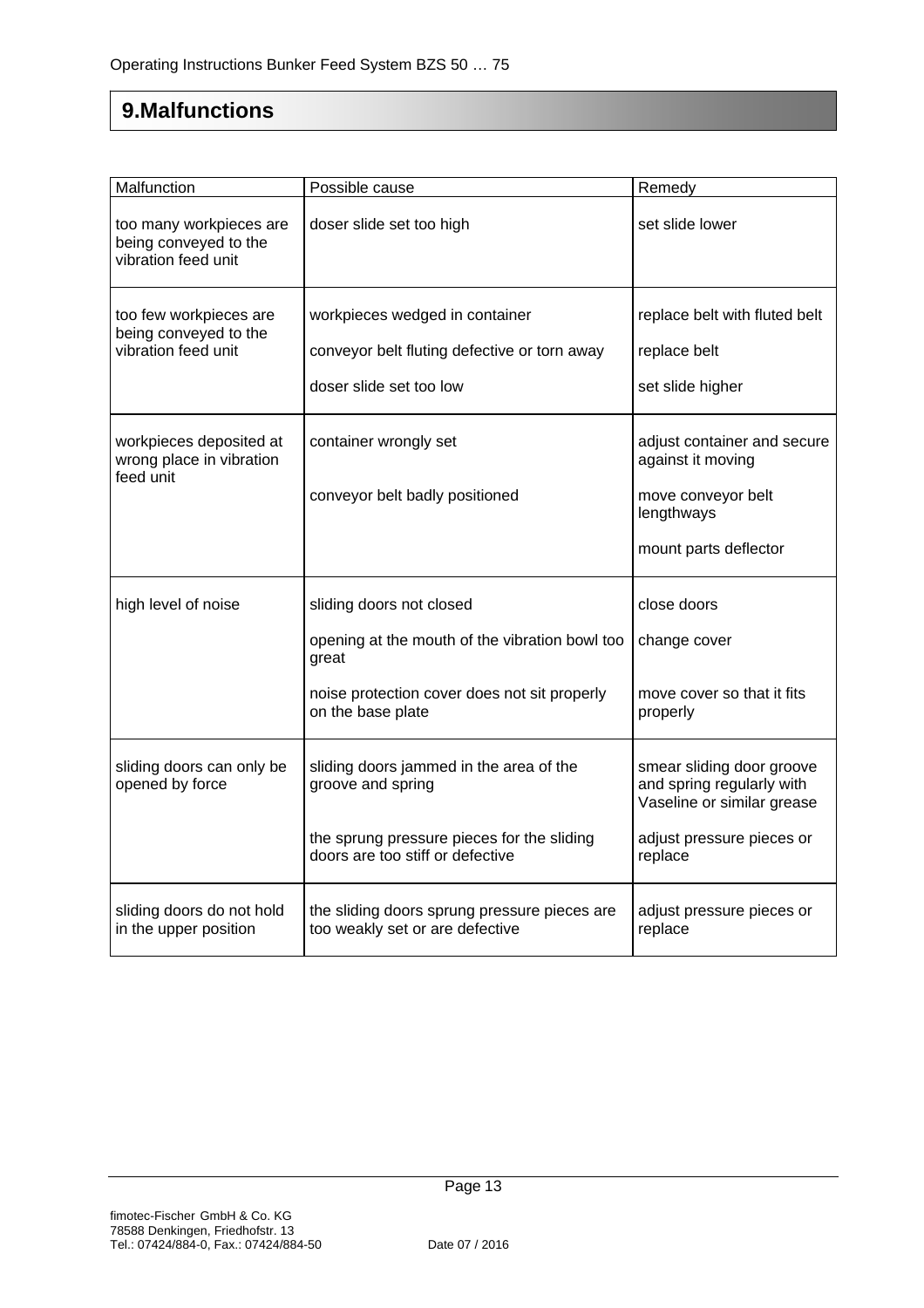# **10. Accessories**

### **12.1 Mechanical accessories**

If workpieces are not being deposited in the desired position in the vibration feed unit oscillation bowl despite the container and/or conveyor belt having been adjusted, a **deflector** can be mounted in front of the container opening.

As an alternative to the standard conveyor band, a **fluted conveyor band** is available for the bunker feed system.

In order to increase the capacity of the bunker feed system we can offer various **additional bunkers** which can be fixed to the container.

The bulk material which is present in the container can be protected from dirt with a two-piece folding **transparent cover**.

The transparent cover can be fixed with two **cover fastenings**.

#### **12.2 Electronic accessories**

In order to prevent the bunker feed system running empty, it can be fitted with a **bunker level control**. This consists of a light barrier which is mounted on the side under the container and a signal lamp which gives the operator in good time an optical and/or acoustic signal that there is a lack of pieces in the container.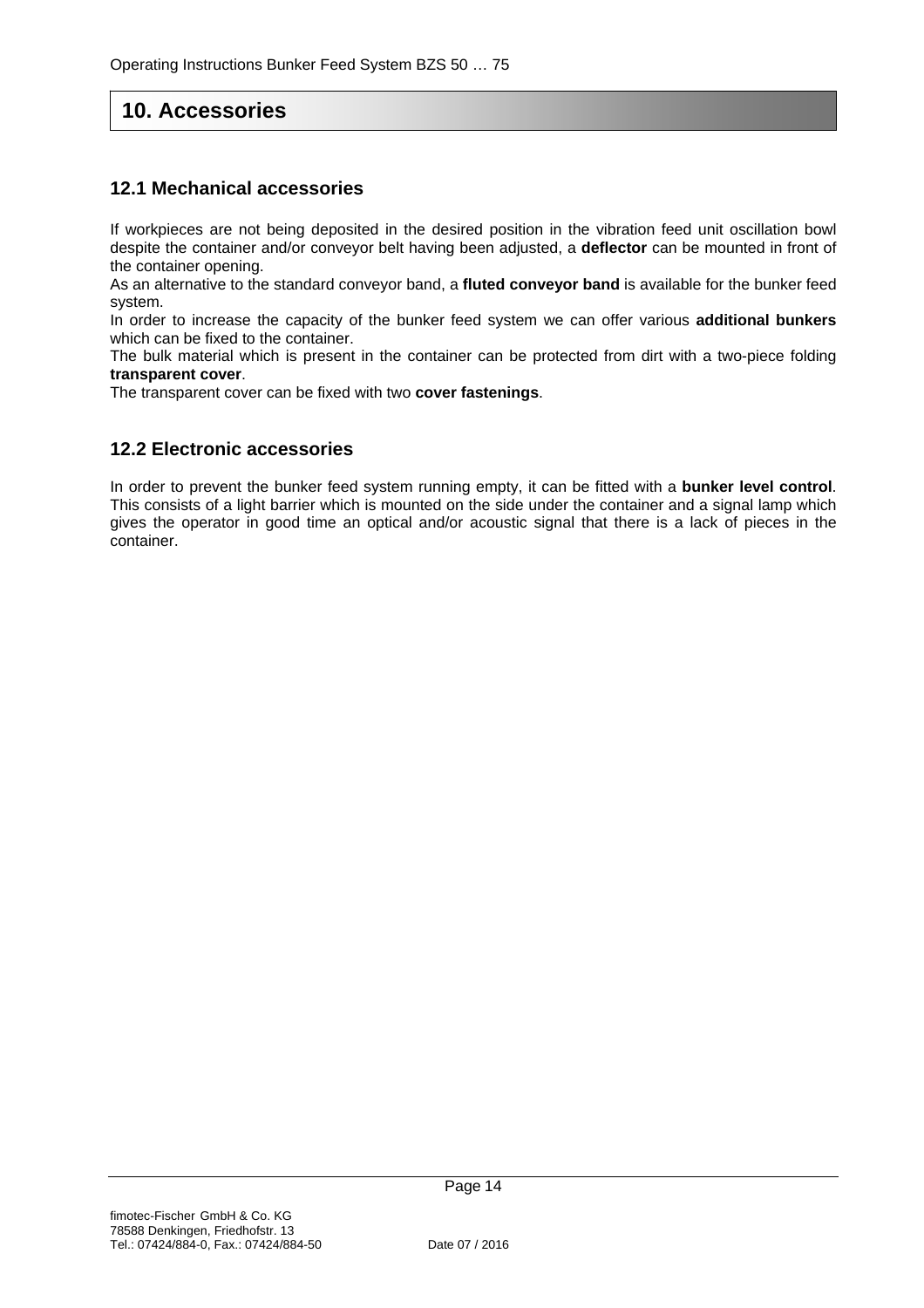# **11. Spare Parts**

For the models described in this operating instruction, the following components are available:

- container
- dosing slide
- sliding doors (pair)

| * light barrier type LS-05 |           | transmitter: FFM $90.1125.25$ |
|----------------------------|-----------|-------------------------------|
|                            | receiver: | FFM 90.1125.26                |

- level detector NF-02
- drive pin
- \* deep groove ball bearing 6001.2 RSR (Ø12 x Ø28 x 8)
- \* deep groove ball bearing 61805-2 RS 1  $(Ø25 \times Ø37 \times 7)$
- conveyor belt (flat or fluted)
- standard spur wheel back-geared motor FFM 90.1000.06 (230 V) / FFM 90.1000.07 (115 V) (special models available)

In order to guarantee a quick and correct processing of your order, please always indicate the type of unit (see type plate) and the year of production of your bunker feed system, the necessary number of pieces and the exact designation of the spare part.

conveyor band